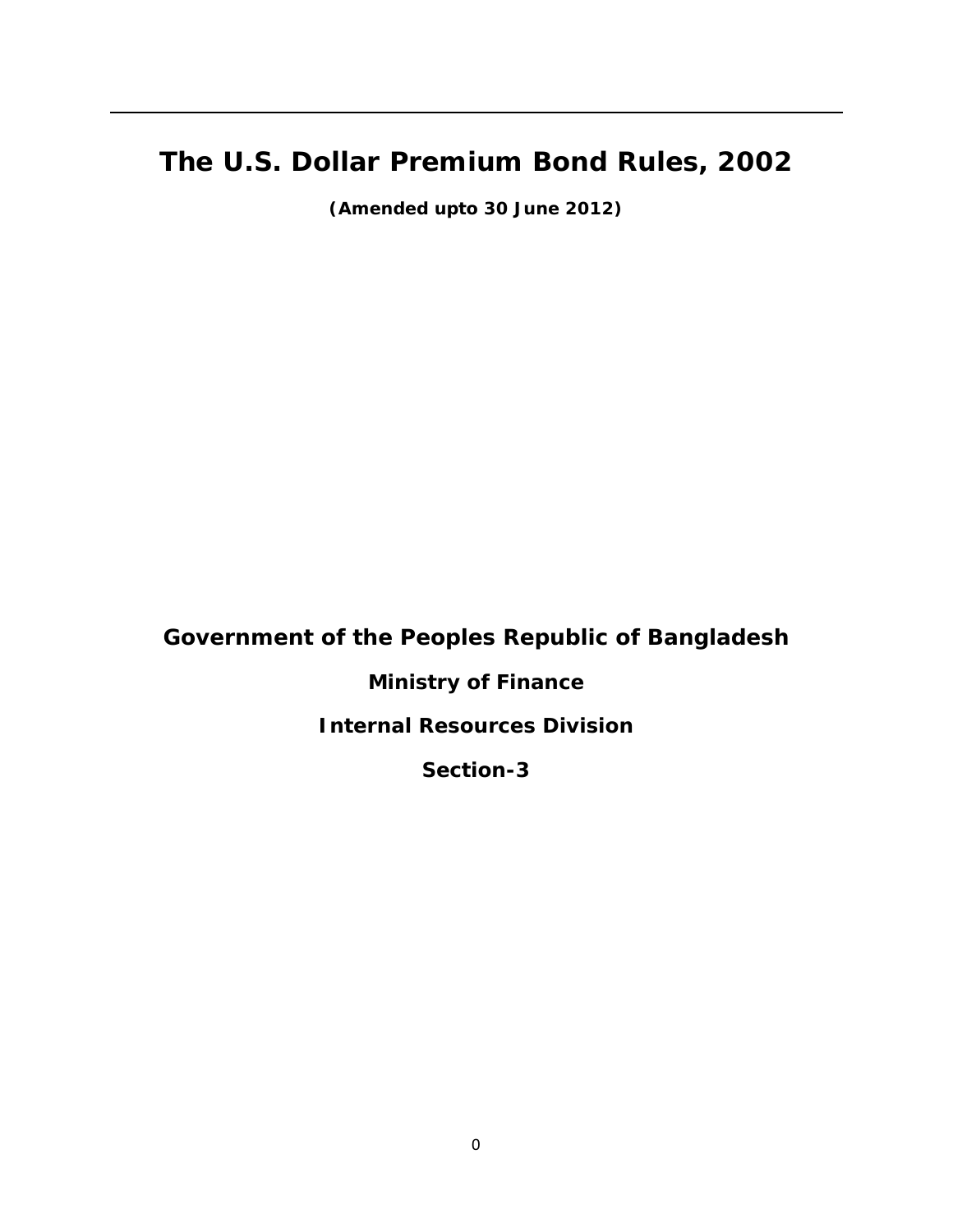# **The U.S. Dollar Premium Bond Rules, 2002**

# **(Government of the Peoples Republic of Bangladesh)**

### **1. Short title, application and commencement:**

(1) These rules may be called the U.S. Dollar Premium bond Rules, 2002, and shall apply to-

- (a) a person who purchases a Bond;
- (b) a person in whose name a Bond is purchased;
- (c) a person named as a nominee in respect of a Bond, and
- (d) such other person or persons as may be related in operation of these rules
- (2) These shall come into force with effect from 01 November 2002.

## **2. Definitions:**

In these rules, unless there is anything repugnant in the subject or context:

(1) 'Bond' means U.S. Dollar Premium bond purchased and held under the provision of these rules;

(2) 'Holder' means the person in whose name the Bond has been issued under rule 3;

(3) 'Issuing Authority' means the Bangladesh Bank offices and the scheduled bank branches/ authorized dealers in Bangladesh and their authorized offices abroad and shall include any such authority as the government may, from time to time, determines;

(4) 'Nominee' means the person(s) named by the purchaser of the Bond to receive the amount(s) due against the Bond including the interest accrued and death risk benefit, if any, in the event of the death of the holder of the Bond;

(5) **'Office of Issue'** means the office or branch of a bank that issues the bonds which must hold Authorized Dealership in Foreign Exchange from Bangladesh Bank. A Foreign branch, Representative Office, Foreign Correspondent/Exchange Company/Exchange House of an Authorized Dealer Bank may also act as an office of issue and any other special booth that the Government may decide to open for promoting the sale of the Bond;

 (6) 'Paying Office' means the office from which the interest, the principal value, death risk benefit, if any, and the surrender value of the Bond will be paid.

(7) 'P.D.O.' means the 'Public Debt Office' of Bangladesh Bank, which manages debts and maintains the accounts relating thereto on behalf of the Government of the People's Republic of Bangladesh;

(8) 'Purchaser' means a person who is eligible to purchase a Bond under rule 3 ; and

(9) 'Non-resident account holder' means an FC account holder who is a Bangladesh national residing abroad and also includes a Bangladesh national having his/her origin in Bangladesh but for any reason has assumed foreign nationality and is residing abroad.

# II. Eligibility

#### **3. Eligibility for purchase of the Bond:**

The Bond may be issued in the name of a holder of a non-resident account against remittances from abroad to the account.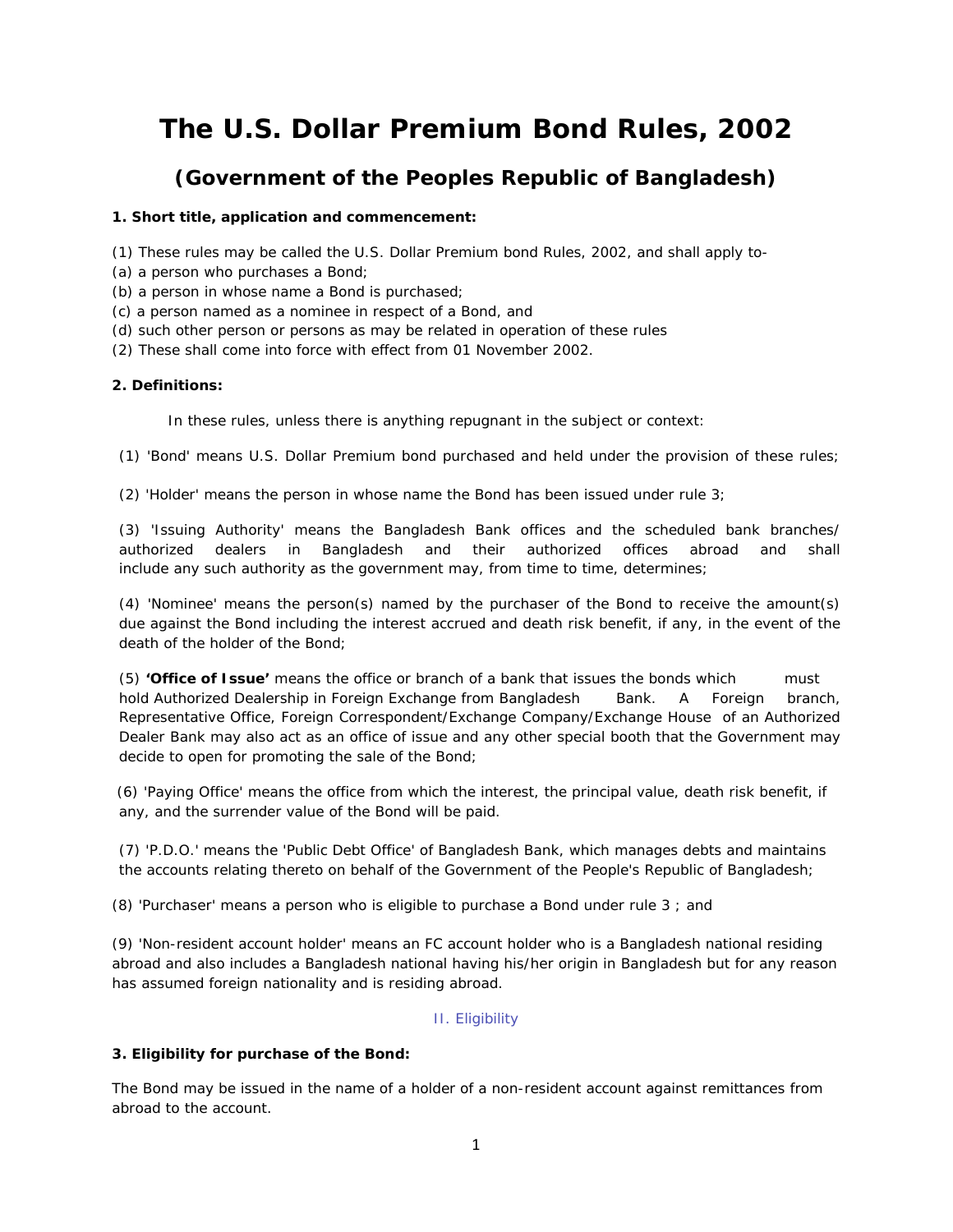#### III. Special features of the bond

### **4. Maturity, denomination, etc.**

(1) The U.S. Dollar premium bond (s) shall be matured for payment after completion of three years from the date of its issue. The Bondholder will be entitled to draw interest on half-yearly basis at 7.5% fixed rate per annum in Bangladesh currency at the USD/BDT rate. However, the Bond holder may surrender the Bond (s) before maturity and encash the same at the paying office in which case interest will be paid as under:

|     | Encashment                                            | Interest payable |
|-----|-------------------------------------------------------|------------------|
| (a) | Within one year from the date of issue.               | No interest.     |
| (b) | After completion of one year but within two years.    | 6.5%             |
| (c) | After completion of two years but within three years. | 7%               |
| (d) | After completion of 3 years.                          | 7.5%             |

In case of premature encashment the Bondholder will be entitled to draw interest only for the completed one year. Example: if the Bondholder desires to encash a Bond at the expiry of one year and seven months he/she will receive the interest for one year only. In that case difference between the interest drawn earlier and interest admissible under these rules will be adjusted.

(2) The Bond (s) shall be issued in the denominations of US \$500, \$1000, \$5000, \$10,000 and \$50,000 and in such other denominations as the Government may decide.

(3) The purchaser can purchase Bond of any amount in multiples of US \$500 without a maximum limit.

(4) For investment of US \$10,000 and above, subject to an initial investment of US \$ 10,000 in one instance, the concerned purchaser will be provided with death-risk benefit as provided in Rule 14.

5) The Bond shall not be transferable except as a security for any loan from any scheduled bank in Bangladesh subject to such conditions as may be determined by Bangladesh Bank.

(6) The principal amount will be payable in US Dollar to the holder or his/her non-resident nominee, where applicable. The principal amount due to the holder or his/her nominee may also be paid in Bangladesh currency as per option of the holder/nominee. However, interest amount shall be paid only in Bangladesh currency.

Interest or the death-risk benefit, if any, or the principal amount, due on the Bond(s) shall be payable only in Bangladesh currency to the resident nominee or heir(s). On maturity, if a holder fails to encash the bond(s) in his possession, the principal amount of the bond(s) shall be treated as reinvested for any number of terms of three years or repatriated abroad in foreign exchange or may be credited to the F.C account in accordance with rule 18(4).

(7) The money invested in the purchase of Bond(s) shall be exempt from tax payable under the Income-Tax act, 1922 (XI of 1922).

(8) The interest accrued/earned on the investment in the Bond(s) shall be free from income tax and it shall not be added to the total world income.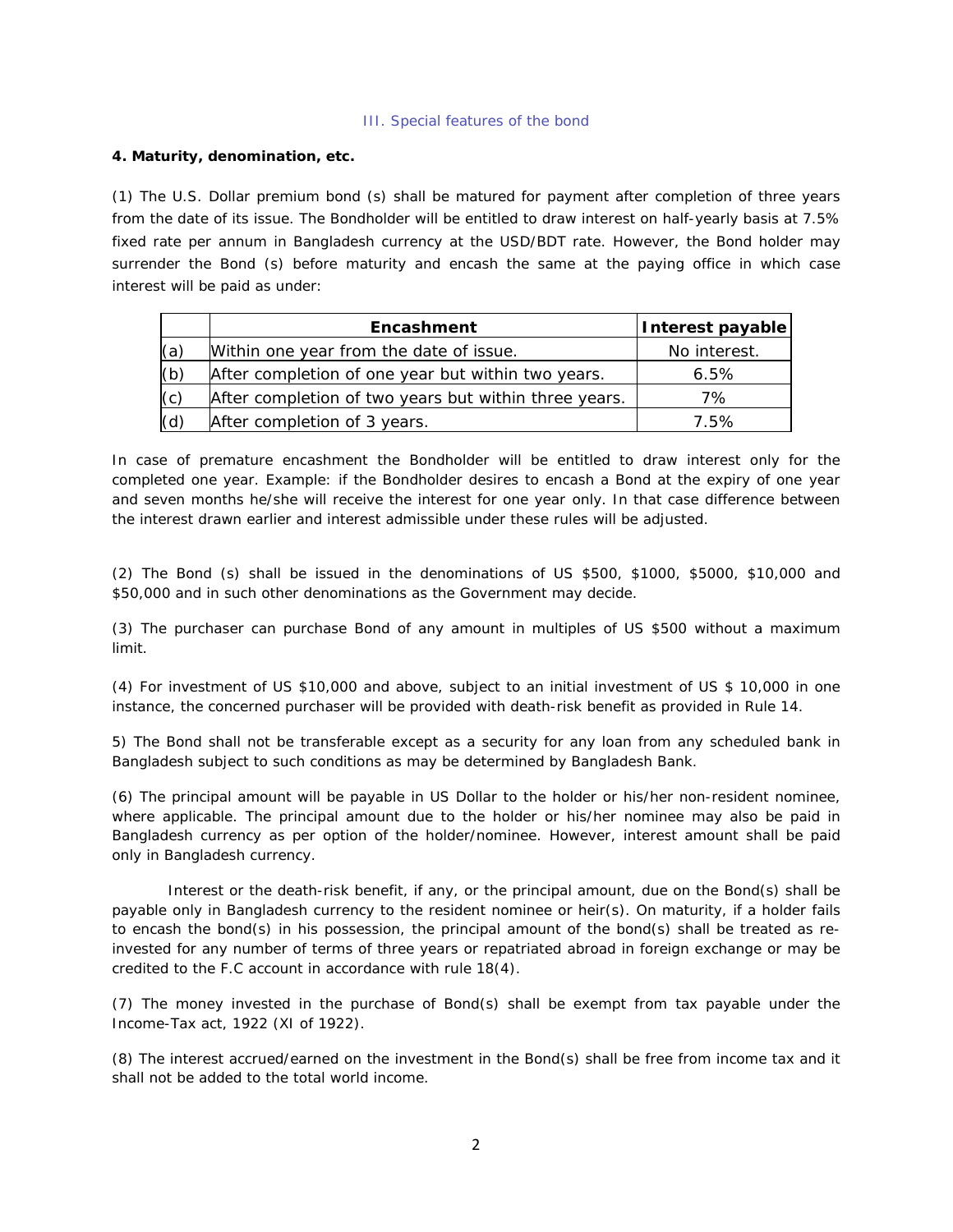#### IV. Procedure for purchase

**5. Application form:** Application for the issue of the US Dollar Premium bond shall be made in form DPB-I annexed hereto. The Form will be obtainable free of charge from the Office of Issue. The Office of Issue shall be supplied with Application forms and Bond Scrips through the Issuing Authority by the P.D.O. Dhaka.

#### **6. Presentation of Application:**

1) Application for the issue of the US Dollar Premium bond shall be submitted to any Office of Issue in Form (DPB-1) duly filled in and signed by a purchaser. The Office of Issue shall satisfy itself about the bonafide of the purchaser and the foreign currency amount tendered with the application.

(2) The bank holding the foreign currency amount in F.C. Account for the purchaser may also, on the authorization by the purchaser and on the basis of his/ her application, issue Bonds by debit to the F.C. Account of the purchaser.

(3) The applicant (the purchaser) shall clearly indicate in his application the name and address of the nominee in respect of the Bond not more than one nominee shall be allowed in respect of a single Bond Scrip.

#### V. Nominee

**7. Nominee:** (1) The purchaser, where he/she himself/herself is a Foreign currency earner intending to purchase the Bond shall mention in his/her application, the name and address of the person who shall be his/her nominee to receive the value of the Bond and interest payable thereon and the death risk benefit, if any, in the event of death of the holder will be applicable in accordance with rule 14.

(2) There shall not be more than one single nominee for each scrip.

(3) A nomination made under sub-rule (1) or (2) will cease to have any effect if the nominee dies before the death of the holder or before nominee has received the maturity value of the Bond(s).

#### **8. Cancellation etc. of Nomination:**

A holder of a bond may, by a notice to the issuing authority, cancel or change the nomination made under rule 7 at any time.

#### **9. Death of Bond-holder:**

In the event of the death of the holder of the Bond, the nominee if non-resident shall be entitled to draw the interest in Bangladesh Taka and principal amount of the Bond in foreign exchange. Both interest and principal amount of the Bond(s) will be payable in Bangladesh Taka if the nominee is a resident.

#### **10. Death of nominee:**

When the nominee dies before the death of holder the holder may name a new nominee who shall be entitled to the interest and the principal value of the Bond.

#### **11. Payment to the heir (s) of the deceased holder:**

The heir(s) of the deceased holder of the Bond shall produce the probate of the will of the holder or the letters of administration of his/her estate or a succession certificate under the Succession Act,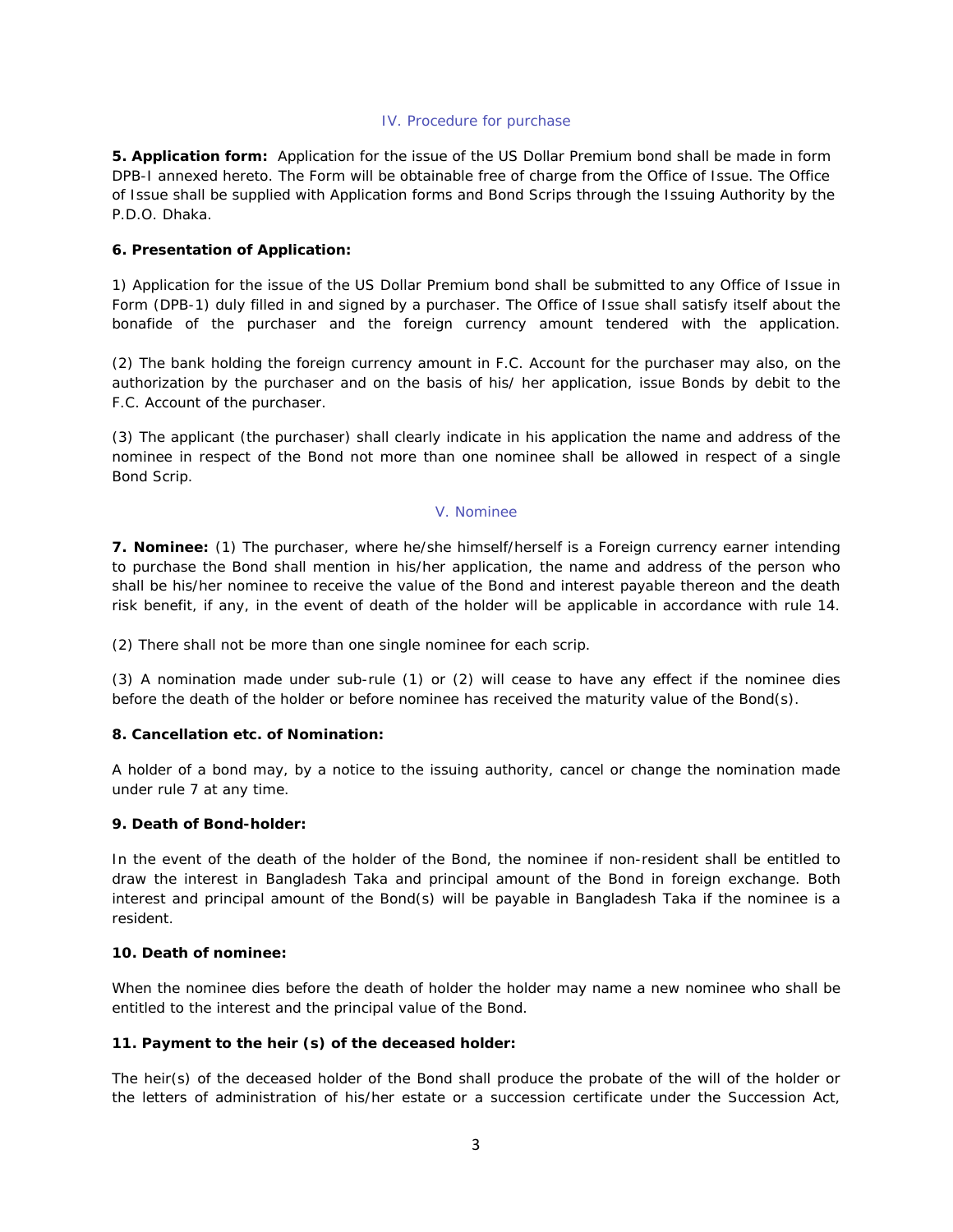1925 (XXXIX of 1925) within 6(six) months of the death of the holder. In the event of failure to produce the above document (s) in support of the claims under the bond, the issuing authority shall pay the sum due on the Bond to the person(s) who appear(s) to be entitled to receive the same under the law. The heir(s) will be entitled to draw principal amount, interest and death risk-benefit, if any, in Bangladesh Currency in case they are residents and principal amount and death risk-benefit in US Dollar in case they are non-residents."

#### VI. Payment by investors for bond

#### **12. Method of payment :**

Payment for the purchase of a Bond may be made by any of the following methods, namely: -

(a) Cheque or draft in foreign currency received against inward foreign exchange remittance;

(b) Funds held in non-resident foreign currency account of the applicant.

#### **13. Issue price:**

The Bond shall be issued at par and the face value thereof shall be the issue price of the individual Bond. The Office of Issue will realize foreign exchange equivalent to the face value of the Bond (s).

#### VII. Additional benefit for substantial investment

#### **14. Additional Benefit for Substantial Investment.**

(1) Where a purchaser purchases Bond(s) for at least US\$10000 at the first instance and increases the investment by subsequent addition thereto up to his/her death, he/she will qualify for a free deathrisk-benefit covering the risk of his/her life. Provided that the Bond (s) matured before the death of the non-resident account holder will not count towards determination of the amount of death-riskbenefit.

| (a) For investment between US\$ 10,000 and Death-risk-benefit for 15% of the    |                                   |  |
|---------------------------------------------------------------------------------|-----------------------------------|--|
| US\$ 20,000                                                                     | Investment (Taka equivalent);     |  |
| (b) For investment between US\$ 20,500 and $[Death-risk-benefit$ for 20% of the |                                   |  |
| US\$ 50,000                                                                     | Investment (Taka equivalent);     |  |
| $\vert$ (c) For investment US\$ 50,500 and above                                | Death-risk-benefit for 25% of the |  |
|                                                                                 | Investment (Taka equivalent);     |  |

(2) The death-risk-benefit will be determined according to the following slabs: -

Provided that the maximum amount of death-risk-benefit shall not exceed Tk.20,00,000 and that the age of the purchaser shall not be over 55 years at the time of his death.

3) In the case of the death of a holder the death-risk-benefit shall be paid in the following manner: -

(a) The Bond(s) are to be submitted to the Pay Office within a period of 3 (three) months from the date of the death of the holder after which no claim for death-risk-benefit shall be entertained.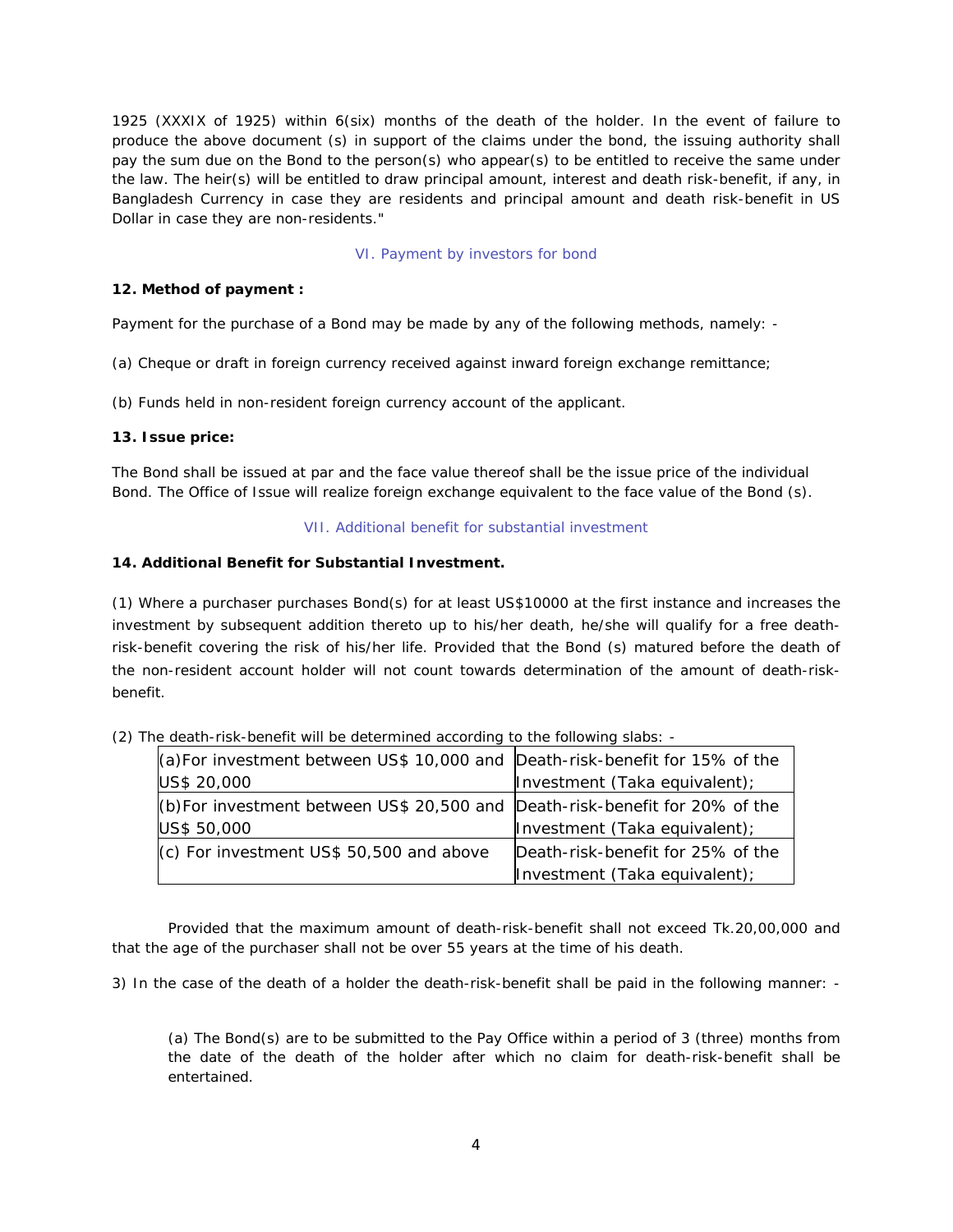(b) The total value of the Bonds submitted under sub-rule14 (1) will determine the amount on which the death-risk-benefit will be paid and the amount of the death-risk-benefit will be calculated on the basis of slabs mentioned in sub-rule  $14(2)$ ;

(c) In case of the death of both the holder and the nominee the legal heir (s) of the purchaser will step into the shoes of the holder or the nominee, as the case may be, and the provisions of clause 14(3)(a) will operate mutatis mutandis in determining the amount of death-riskbenefit to be paid and sharing of such benefit.

(d) In the event of the death of the holder of the Bond, the nominee if resident shall be entitled to draw the death-risk benefit in Bangladesh Taka. Provided that death-risk benefit will be payable in foreign exchange if the nominee is a non-resident.

(4) If a purchaser buys bonds totaling US\$1,000,000(one million) or above in value he/she will be treated C.I.P. and will be entitled to all the facilities accordingly. The C.I.P. facilities will cease to apply the purchaser's investment in this bond goes below US\$1,000,000(one million) because of subsequent encashment and on his/her failure to attain the limit of US\$1,000,000(one million) through further investment in the Bond within three months of encashment.

#### VIII. Issue of bonds

## **15. Supply of Bond scrips and application forms:**

(1) The U.S. Dollar Premium bond scrips and application forms will be supplied by the P.D.O. to the Offices of Issue through the Issuing Authority concerned and the latter shall remain responsible to render accounts of the Bond Scrips supplied.

(2) Supply of Bond scrips to other agencies, if authorized by the Government, shall be made by the P.D.O. directly or as may be decided by the Government.

#### **16. Method of issuance of Bonds:**

(1) (a) On being satisfied that the applicant is eligible to purchase the Bond and the application made has been properly filled in and signed by the purchaser (in duplicate) in case of foreign branches of scheduled banks of Bangladesh, the Office of Issue will receive the foreign exchange equivalent to the face value of the Bond(s) applied for and issue the Bond(s) under the joint signature of two authorized officers. The Bond(s) shall be issued payable at the Office of Issue except when the Office of Issue is situated outside Bangladesh, in which case the Bonds shall be made payable at any of the selected branches of the scheduled banks in Bangladesh chosen by the applicant and indicated in his/her application. The delivery of the Bond(s) shall be made over to the applicant against his/her acknowledgement obtained on the back of the application. The particulars of the Bond(s) sold shall be recorded by the Office of Issue in the prescribed Register of Sales. Bonds of each denomination shall be issued according to their chronological serial numbers and recorded under separate openings for each denomination.

(b) The issuing office may, on request in writing by the holder of a bond and without requiring him/her to file a fresh application, issue a new Bond for the principal amount only after obtaining his/her discharge on the matured Bond for complying with the payment formalities under rule 18(2).

(2) In the case of payment by cheque or draft, a provisional receipt shall be given to the applicant. The Bond shall be delivered immediately after collection of the proceeds of the cheque or the draft and against surrender of the provisional receipt and after obtaining acknowledgement on the back of the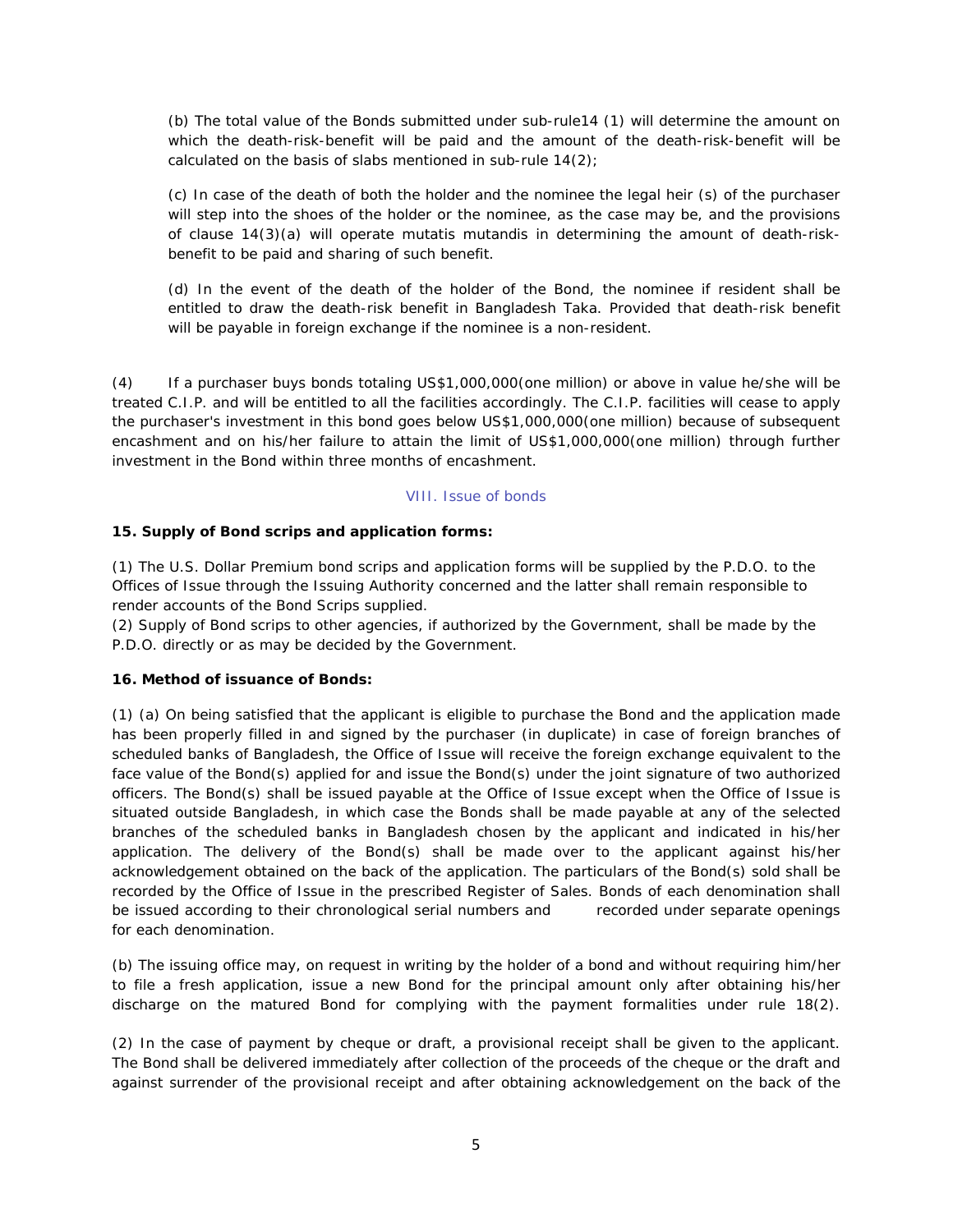application. The date of issue of the Bond shall be the date of collection of the cheque or the draft, as the case may be.

(3) Particulars of the daily sales of Bond(s) and the value thereof shall be advised simultaneously by the Offices of Issue both to their Head Offices and the P.D.O. on the day of sales.

(4) The Head Offices of the Issuing Authority concerned will consolidate all advice of sale of Bonds received from the Offices of Issue and send a statement of sales promptly to the Public Debt Office so as to reach within 7 days from the date of sales in the case of sales by the branches of the scheduled bank in Bangladesh and within 14 days in the case of sales by their branches abroad, with an authority, to debit their Account with Bangladesh Bank with the Taka amount mentioned in the statement for instant credit to the appropriate Head of Government Account.

(5) For delay in the submission of the statement under sub-rule 16(4) above, penal interest at the rate of interest of the bond will be charge from the defaulting scheduled banks and the equivalent Taka amount of such penalty will be credited to Government Account.

(6) After issue of the Bond(s); the Offices of Issue abroad will forward, every month, monthly statement of sales in the prescribed form along with the original copies of the application to their respective Head Offices for dispatch of the same to the paying office concerned at which the Bonds were made payable. The Paying Office will, on the basis of the applications, enter the particulars in the prescribed Issue Register maintained by them. The Head Office shall obtain from the Paying Office due acknowledgement of the application so dispatched. The Paying Office shall ensure secured preservation of the application for reference at the time of payment of the sum due on the Bond(s) sold by them and shall themselves securely hold the application for future reference. One copy of the monthly statement of sales shall be forwarded by the Office of Issue to the P.D.O. direct.

#### IX. Payment of interest and maturity value etc.

#### **17. Rate of Interest:**

(1) The Bond(s) will carry interest at the rate of 7.5 % per annum payable on Half-yearly basis in Bangladesh currency at the prevailing USD/BDT rate.

(2) The principal value of the Bond(s) will be payable in US Dollar/BDT at or before maturity in accordance with rule 18.

(3) Methods of Payments of Interest-

(a) (i) The holder of the Bond and in the event of his/her death, the nominee, and in the event of the death of both the holder and the nominee, the heir(s) of the purchaser may submit application in plain paper stating there in the particulars of the Bond(s) and the half year(s) for which the interest has become payable. The Paying Office will verify the particulars with reference to the interest cases on the back of the Bond itself and pay the amount of interest payable thereunder recording its pay order and on obtaining the acknowledgement of the applicant, holder or nominee or heir(s) on the application for payment of interest and after marking the relevant interest cases on the back of the Bond(s) with the date of payment under authentication.

(ii) The holder of the Bond may also submit application in duplicate in plain paper stating therein the particulars of the Bond(s) and the half years for which interest has become due along with original Bond(s) and photocopy thereof to the Office of Issue abroad. Issuing Office abroad will verify the signature of the applicant with the specimen signature recorded at their end and forward the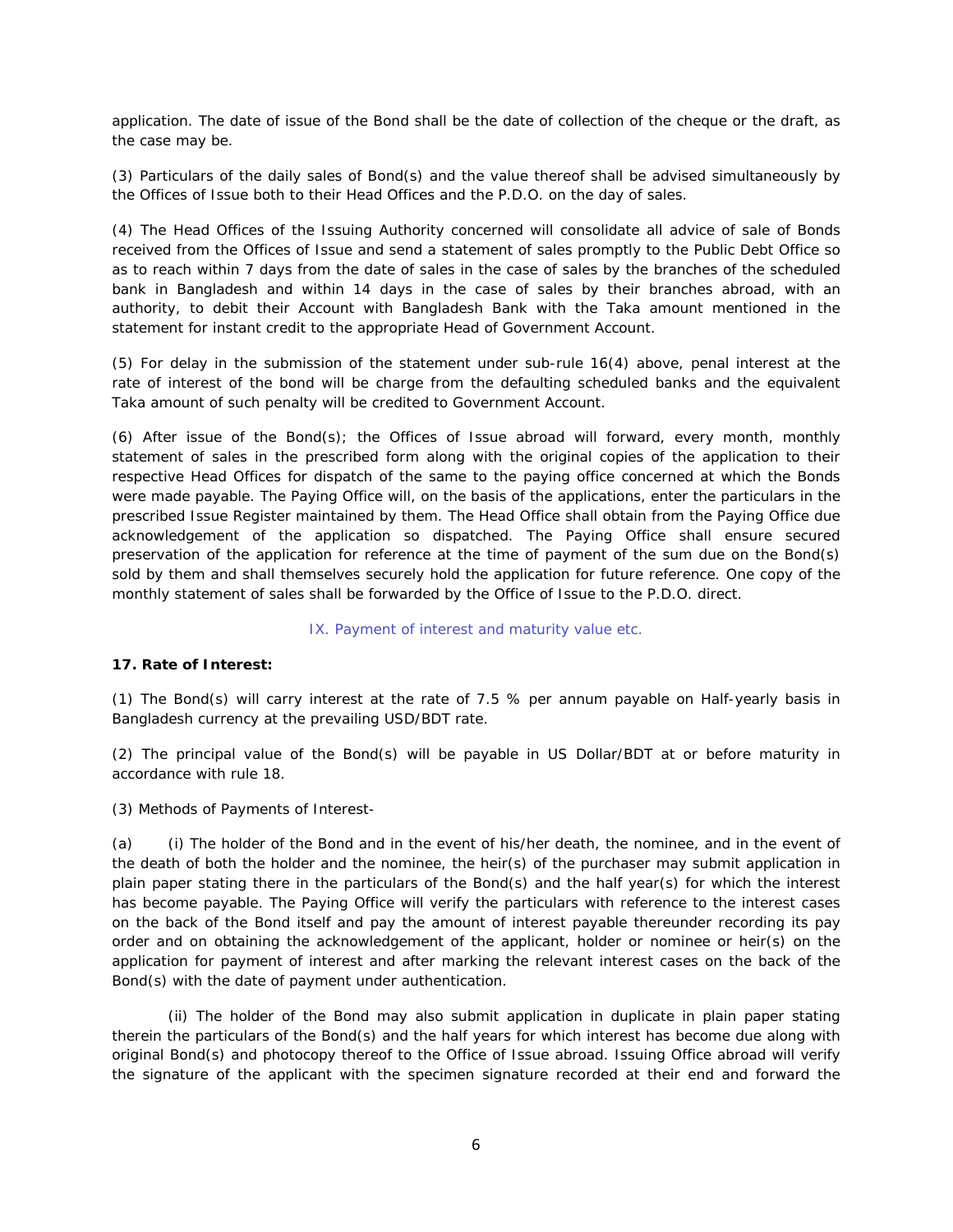original application along with photocopy of the Bond(s) to the paying Office for making payment of the amount of interest to the holder, if found in order.

(iii) A holder may opt to authorize the office of issue in Bangladesh to retain the bond; to draw the interest payments thereon and the principal sum thereof on due dates on his/her behalf. Amounts so collected should be credited to the bond holder's account.

(b) After the interest has been paid, the related Bond(s) will be returned to the holder or the nominee who submitted the same for drawing the interest.

(c) The application relating to the interest paid will be forwarded, through the Head Offices of the Issuing Authority concerned to the P.D.O. who shall reimburse the amount to the bank by debit to Government Account.

#### **18. Payment of Maturity Value and Surrender Value:**

(1) (a)(i) On maturity or even before maturity of the Bond, the holder and in the event of his/her death, the nominee and in the event of the death of both the holder and the nominee, the heir(s) of the deceased holder will be entitled to claim the principal value of the Bond(s) and other benefit in accordance with these rules.

(ii) The holder will be paid the principal amount and interest in accordance with the rule  $4(1)$  and  $4(6)$ .

(iii) The nominee/heir(s) (as the case may be) will be entitled to draw the principal amount, interest and death risk-benefit if any in accordance with rule 9 and 11 above as the case may be.

(b) On receipt of discharged Bond(s), the paying office will refer to the terms embodied in the original application for purchase of the Bond(s) on its record as also the interest thereon and satisfy itself about the identity of the presenter and the genuineness of Bond(s) presented and then make payment of the principal value and interest if any after obtaining due discharge of the holder on the back of the Bond(s) ensuring further that no stoppage exists against the Bond.

(2) The discharged Bond(s) will then be forwarded by the Paying Office concerned to its Head Office for submission to the P.D.O. for re-imbursement. The P.D.O. after satisfying itself about the genuineness of the Bond(s) and the re-imbursement claimed there against shall reimburse the amount by debit to Government Account.

(3) The provision of Sub-Rule(1) and(2) above will apply mutatis mutandis, in cases of the payment in regard to Bond(s) surrendered before maturity as per provision of Sub-Rule 1 of Rule 4.

(4)The principal amount of the Bond may be credited in foreign exchange to the F.C. account of the holder, on his/her request.

#### X. Replacement of lost, stolen, destroyed, damaged or defaced bond

#### **19. Lost, Stolen and Destroyed Bonds:**

(1) If a Bond is lost, stolen or destroyed, the holder or the nominee thereof shall, on payment of the amount prescribed under sub-rule 19(4) thereof and after fulfillment of the necessary formalities, entitled a duplicate bond to be issued by the paying office. The holder or the nominee shall first submit an application along with a statement, detailing the particulars of the Bond and the circumstances under which it was lost, stolen or destroyed.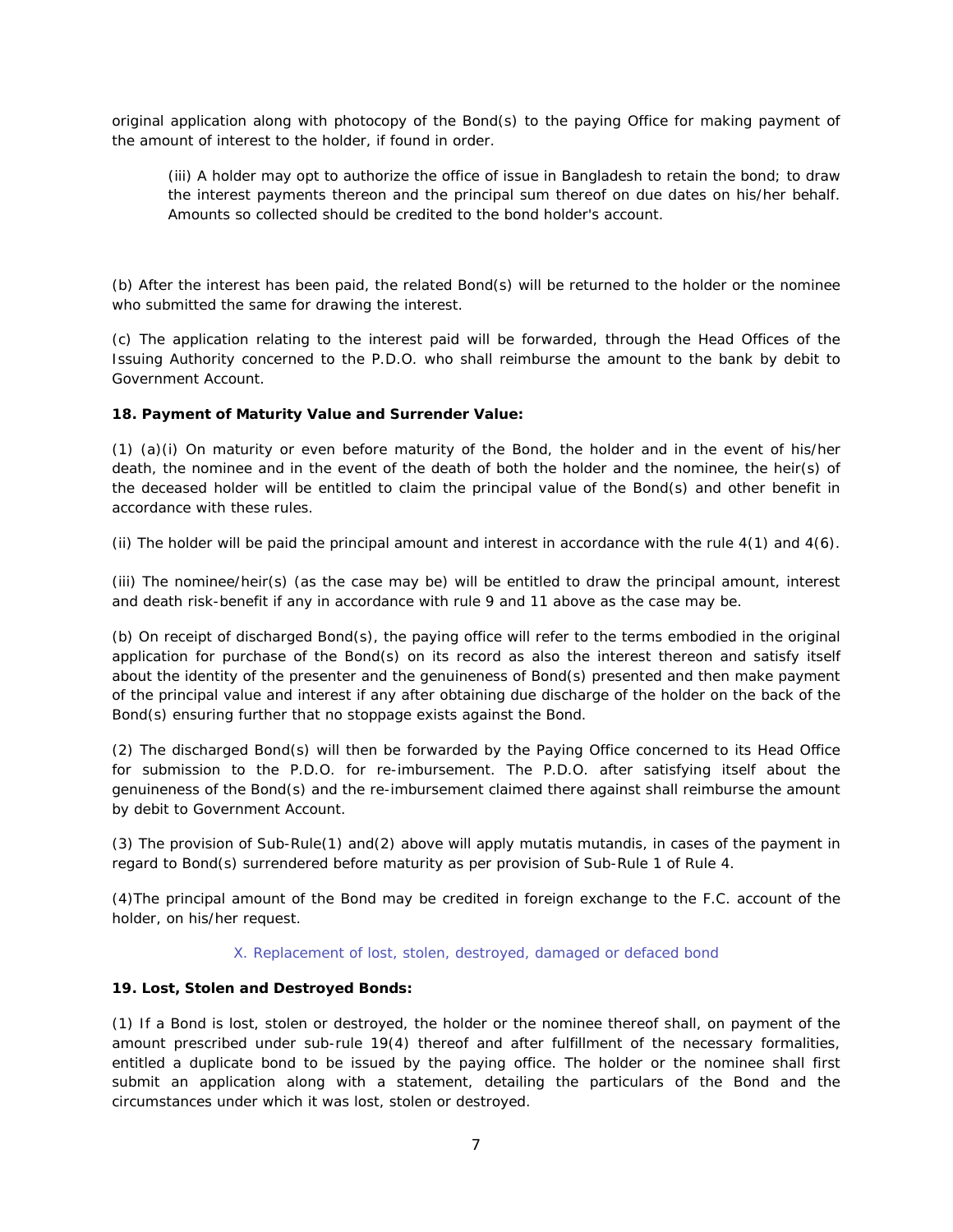(2) After being satisfied about the identity and genuineness of the statement of the applicant, the Paying Office will immediately record the **'stoppage'** in Stop Register as well as in the Stop Cards appended in the Issue Register and Encashment Register and issue an interim **'Stop Advice'** to the Public Debt Office for similar action by the latter.

The Paying Office shall simultaneously acknowledge the receipt of the stop notice to the holder or the nominee concerned with advice to report the loss, theft or destruction to the local police station and submit a copy of the report acknowledged by the police station to the Paying Office.

(3) As soon as the copy of report from the police station regarding loss, theft or destruction of the bond is received, the correctness thereof will be verified by the Office of Issue by a reference to the prescribed Issue Register .The Paying Office will also find out if the requirements as indicated above have been complied with. The date of acknowledgement of the report from the police station will be entered in the prescribed Register of Lost, Stolen or Destroyed Bonds. After expiry of two months from the date of acknowledgement of said report from the police station and on furnishing a bond of indemnity executed in the prescribed Form, the holder will be entitled to have a duplicate Bond(s) and the Paying Office will, after fully satisfying itself, issue the duplicate Bond(s) under advice to its Head Office and the Public Debt Office. The Bond(s) will be issued under the same serial number and date and with the same particulars as embodied in the original Bond(s) and the word "DUPLICATE" shall be recorded in red ink at the right hand top of the Bond(s) issued in place of the original one. A suitable note regarding the issue of the duplicate shall be recorded against the Bond number appearing in the Issue Register as also in the prescribed Stop Register.

#### **(4) Fee for duplicate Bond:**

Fee in the scale specified below shall be realized while entertaining report of loss, theft or destruction of Bond(s) requiring issue of duplicate and in no case this fee shall be refunded: - (a) For each scrip of US  $$500$  and US  $$1,000 = US $5/$ -

- (b) For each scrip of US \$ 5,000 and US \$ 10,000 = US \$ 10/-
- (c) For each scrip of US \$ 50,000 = US \$ 15/-

Provided that the rate of fee may be changed by the Government from time to time.

(5) The amount of the fee shall promptly be passed on to the P.D.O. for credit to Government Account

#### **20. Damaged or defaced bond:**

If a Bond is damaged or defaced, a duplicate Bond bearing the same number, date and other particulars as embodied in the original one shall be issued by the paying Office to the holder of the Bond against the application submitted with the relevant Bond(s) and the amount of the fee as prescribed in rule 19(4). The amount thus realized shall be passed on to the P.D.O. for prompt credit to Government account.

#### XI. Payment of death risk benefit

**21.** (1) The initial investment of US \$ 10,000 and the amount invested thereafter in the purchase of the Bond(s) shall be taken into consideration for calculation of cumulative amount of investment entitled to the death -risk-benefit Smaller sums, if any, invested prior to the investment of the first US \$ 10,000 in one instance shall be excluded.

(2) The sum assured shall be worked out according to the provisions of these rules.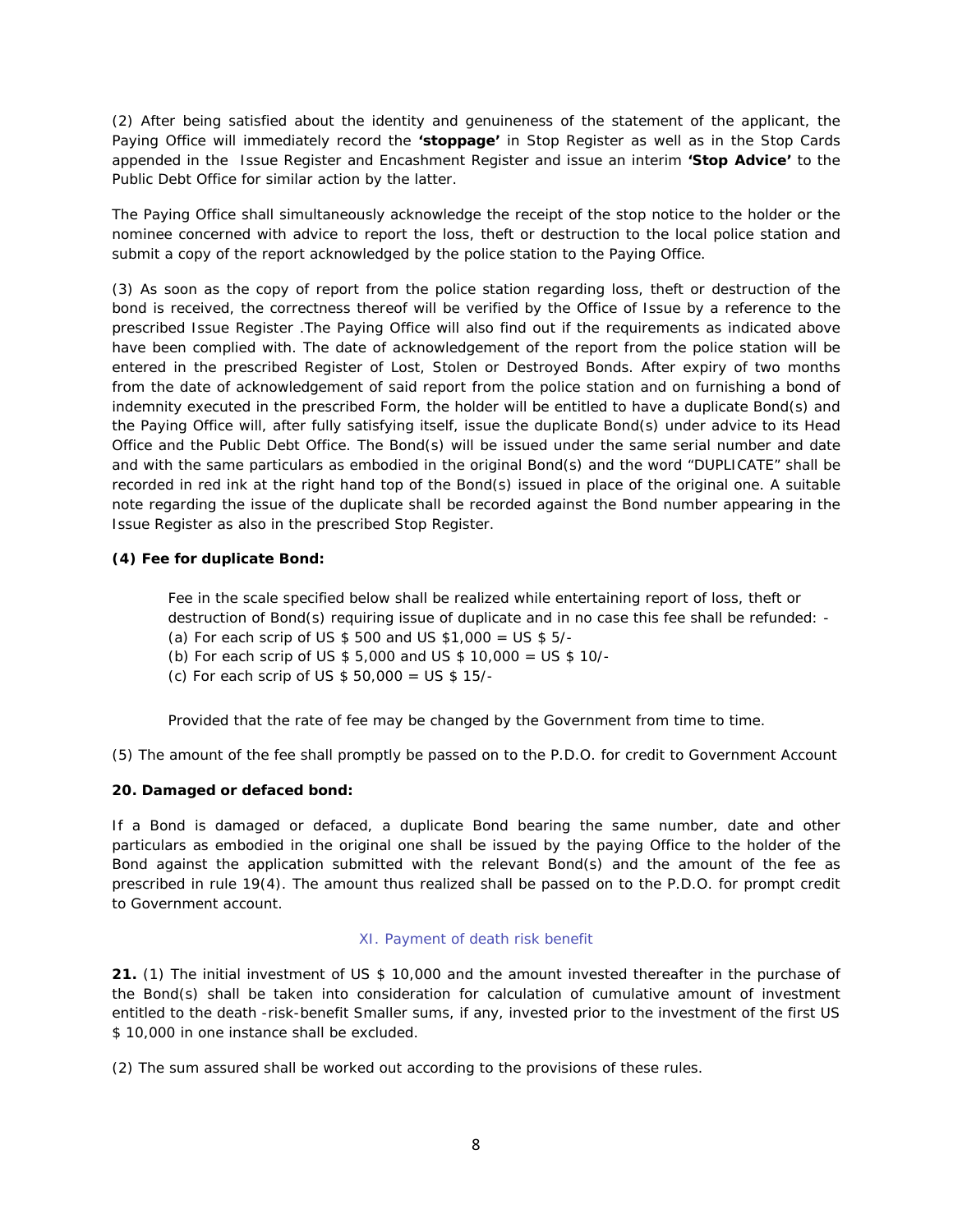(3) The benefits under the death-risk-benefit shall accrue only in the event of death of the holder concerned and it shall relate to the Bond(s) awaiting maturity on the date of death. If the Bond(s) of initial investment of US \$ 10,000 mature earlier, the subsequent investment shall only be considered for calculation of the assured sum at the rate applicable on the cumulative amount of his/her investment beginning after the initial qualifying investment of US \$ 10,000;

(4) The holder of the Bond(s)and, in the event of his/her death the nominee and, in the event of death of both the holder and the nominee, the heir(s)of the holder shall lodge claim of the death-risk-benefit in an application supported by the death certificate and the relevant Bonds to the Issuing Authority concerned.

(5) After fulfilling the requirements of rule 14 and after proper scrutiny of the claims and on due satisfaction on the basis the papers submitted and also on obtaining the due identification of the claimant(s), the Issuing Authority will recommend the case to the P.D.O. In the meantime, the Issue Authority shall obtain an indemnity bond from the claimant (s) and pay the amount to the claimant (s) in the proportion in which they have interest in the investment involved and approach the P.D.O. for re-imbursement.

(6) The P.D.O. on being satisfied about the claim shall reimburse the amount to the Issuing Authority concerned.

#### XII. Commission payable to the office of issue.

# 22. (a) (i) **) Commission will be paid to the office of issue at the following rates :-**

Commission will be paid to the Authorized Dealer Banks/Agents at 0.5% on the face value of the bond for selling and re-selling/re-issuing the Bonds abroad respectively and equivalent Bangladesh Taka for selling and re-selling/re-issuing the Bonds within the country. Bangladesh Bank (BB) may pay the commission to the Authorized Dealer (AD) banks in Bangladesh Taka (BDT) within two working days by debiting the appropriate Government Account;

Provided that the rate of above commission may be changed by the Government from time to time.

(ii) Selling of the Bond: Upon selling of the Bond, the bank will deposit the sale proceeds in foreign exchange to BB within two working days. BB will deposit equivalent Taka to the appropriate government account;

(iii) Encashment of the Bond: Upon encashment of the Bond, the Authorized Dealer (AD) bank will pay the value to the bond holder under rule 4 in foreign exchange or in Taka, at holder's option and will seek reimbursement from the BB and BB will reimburse within two working days, by debiting the appropriate government account and settle in foreign exchange where the claim is in foreign exchange.

(iv) Reimbursement of interest payments: After payment of interest, the paying office will seek reimbursement from BB. BB will reimburse within two working days by debiting the appropriate government account.

XIII. The heads of government account to be credited/ debited by P.D.O.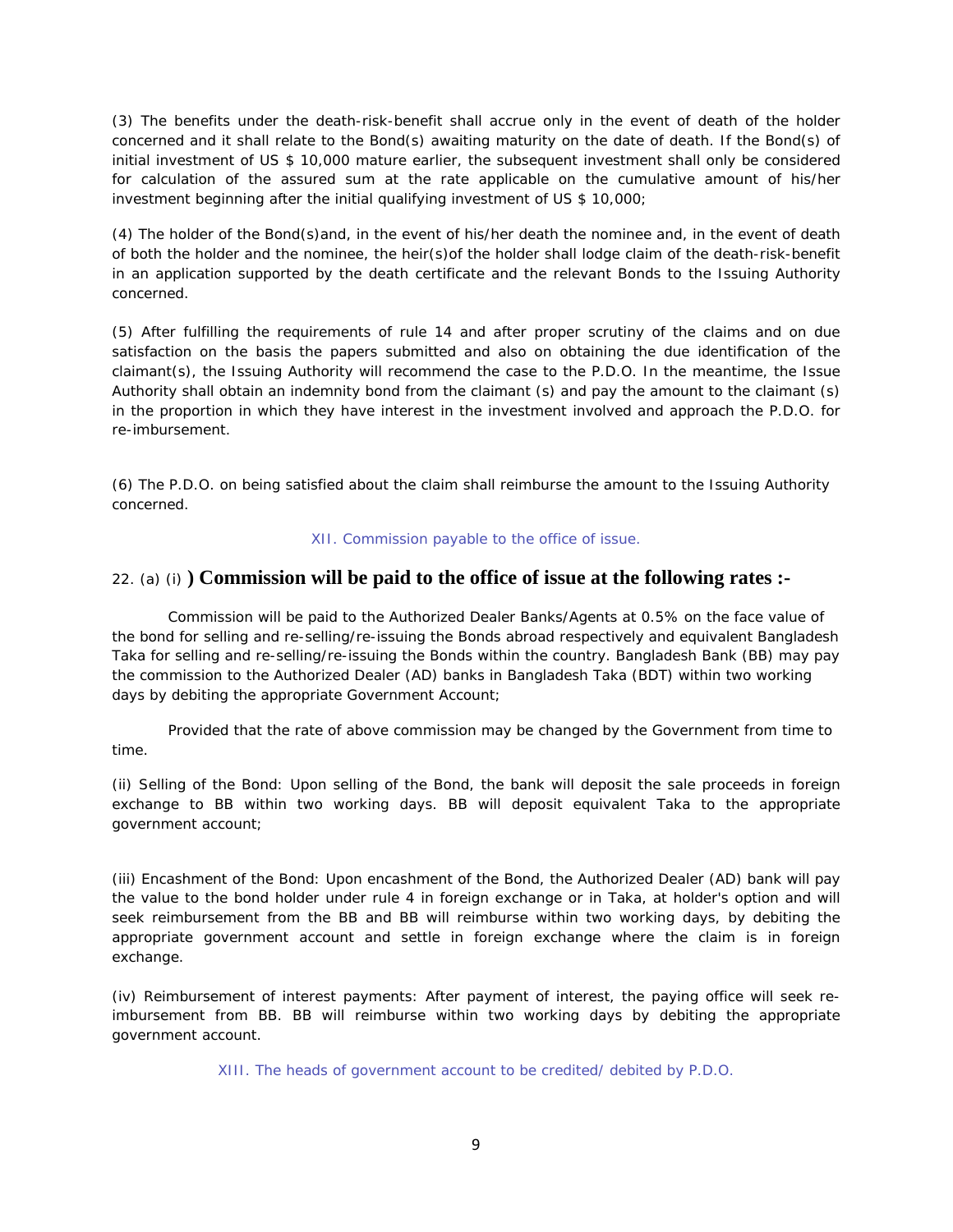**23.** The following heads of Government Account will be involved for proper accounting of the transactions relating to the Bond:

|     | <b>Purposes</b>                                                                                                    | <b>Receipts Head</b>                   |
|-----|--------------------------------------------------------------------------------------------------------------------|----------------------------------------|
| (a) | Sale proceeds of US Dollar Premium bond                                                                            | As allotted by the Ministry of Finance |
| (b) | Recoveries of Penal interest for late deposit of<br>sale proceeds of US Dollar Premium bond.                       | As allotted by the Ministry of Finance |
| (c) | Receipts of fees for issue of duplicate US Dollar<br>Premium bond etc.                                             | As allotted by the Ministry of Finance |
|     |                                                                                                                    | <b>Expenditure Head</b>                |
| (d) | Payment of face value of US Dollar Premium<br>bond on maturity                                                     | As allotted by the Ministry of Finance |
| (e) | Payment of interest on half yearly basis or with<br>the redemption value of US Dollar Premium<br>bond on maturity. | As allotted by the Ministry of Finance |
| (f) | Payment of commission and management cost.                                                                         | As allotted by the Ministry of Finance |
| (g) | Payment of Death Risk Benefit                                                                                      | As allotted by the Ministry of Finance |

#### XIV. Maintenance of record

**24**. Forms and Registers mentioned in these rules for the administration and management of issue, encashment, etc. of the Bond(s) will be prescribed by the P.D.O. except the Application Form. The P.D.O. is hereby empowered to introduce further Forms and Registers and issue any executive order/orders as and when considered expedient for the smooth management of the affairs of the Bond and the Issuing Authority shall comply with the directives of the P. D.O. in this behalf.

#### XV. Functions of P.D.O.

25. (1) The Public Debt Office shall receive the supply of the copies of Government notifications, rules, application forms and the Bond scrips from Ministry of Finance and ensure supply thereof to the Offices of issue through the Issuing Authority against proper acknowledgement and records. (2) The control and supervision in the management of sale, encashment, etc. of the Bond shall rest with the P.D.O. Monthly progressive position of sale shall be advised by the Issuing Authorities to the P.D.O. by the 10th of the following month to which the sale relates and the P.D.O. will advise the position to the Government by the 20th of the same month.

(3) The expenditure on postage, telegram carriage, cartage and other incidental matters in connection with the management of the Bond(s) incurred by the P.D.O. shall be reimbursed by the Government.

(4) The P.D.O. shall be paid a commission of Tk.5000 per one crore per annum payable half-yearly on the amount of sale as on the 30th June and 31st December.

> By order of the President Sd/‐ Dr. Shoaib Ahmed Secretary Internal Resources Division, Ministry of Finance.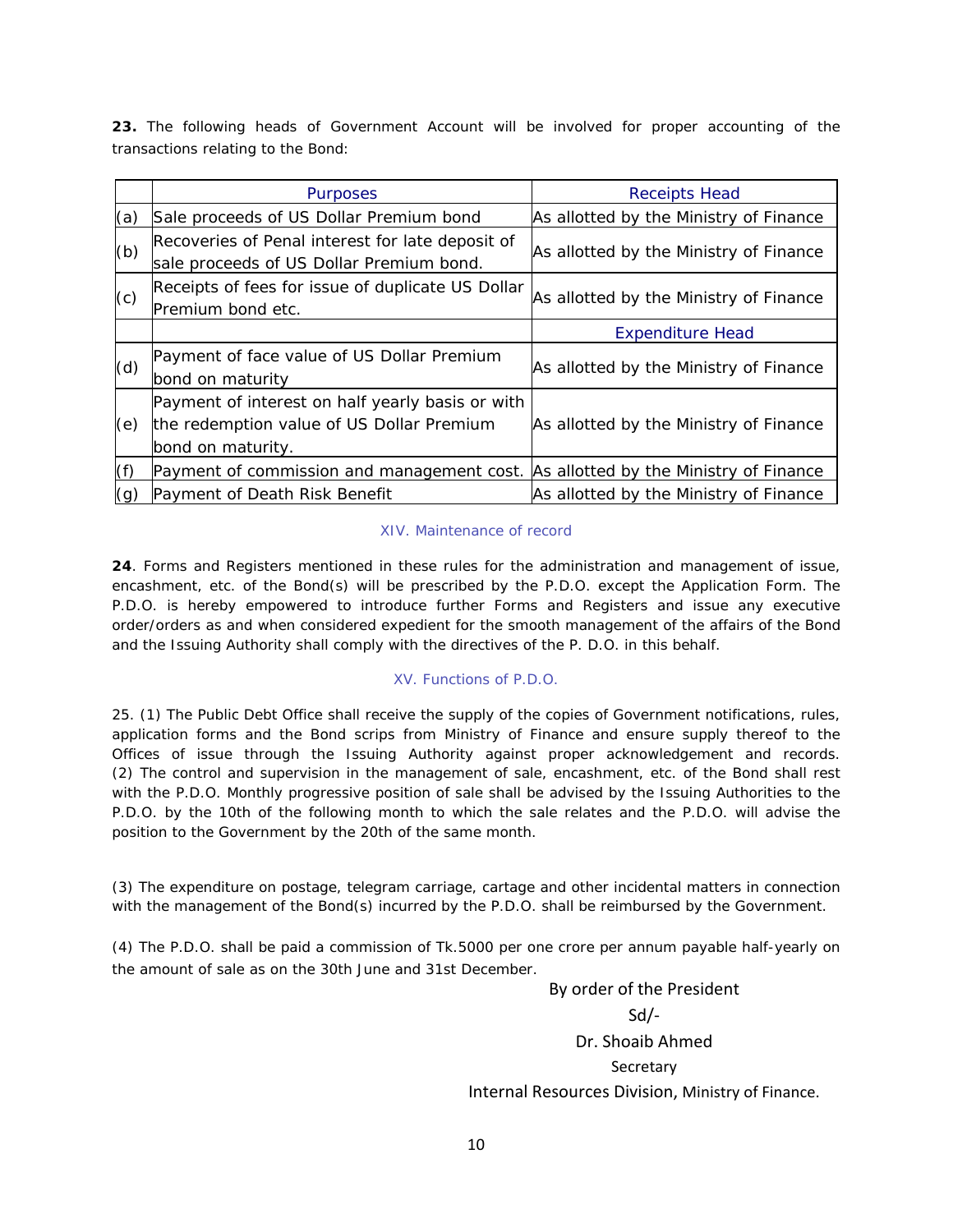# **ANNEXURE**

FORM NO. DPB‐I

# **APPLICATION FOR PURCHASE OF US DOLLAR PREMIUM BOND**

SL. No. Dated................................

The Manager

. . . . . . . . . . . . . . . . . . .

. . . . . . . . . . . . . . . . .. . .

Dear Sir,

I. . . . . . . . . . . . . . . . . ……………………………………

(Name in Block Letter)

intend to purchase 3-years US Dollar Premium Bond to the face value of US\$...…………..................(US\$……….................................)only. My address, the name and address of the nominee and the bank branch (paying office) where from the amounts becoming due against the Bond(s) as interest, redemption value and death-risk-benefit (if admissible) will be drawn as under :-

| Name and address of |         | Name of Paying Office. |
|---------------------|---------|------------------------|
| Holder              | Nominee |                        |
|                     |         |                        |
|                     |         |                        |
|                     |         |                        |
|                     |         |                        |
|                     |         |                        |

- 2. Relation with the nominee :
- 3. I accept the conversion rate applied by you.
- 4. I declare that:‐
	- (a) I am a non‐resident account holder bearing Passport No. ……………….. and I maintain F.C. Account No. ..........................with......................................and I earn my wage/income as........…………….............................in.............................................. (Status)
	- (b) My date of birth is ……………………………